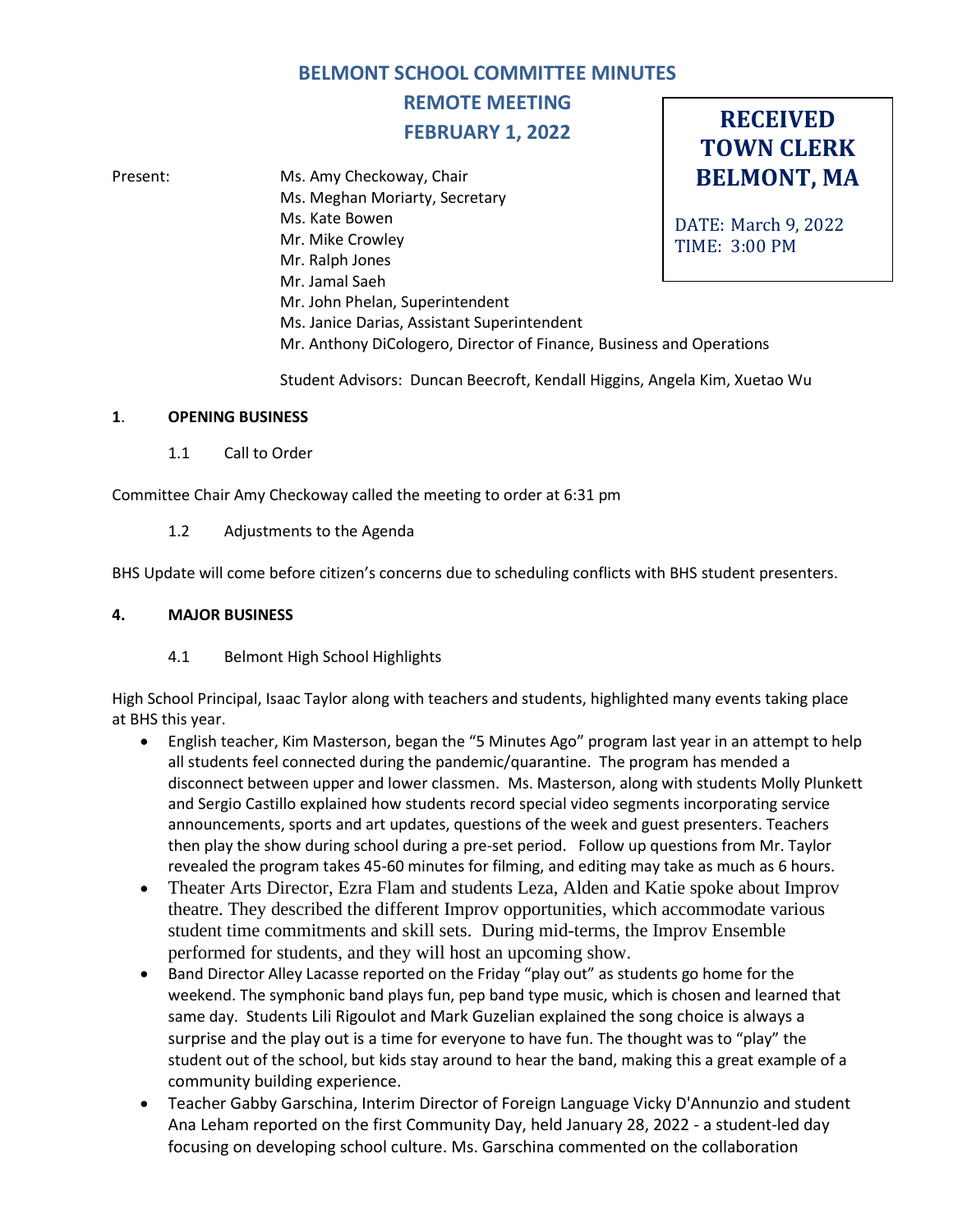between staff, students, and administration. With lead speaker Anthony Valentine, the day worked on aligning personal values with creating a diverse building culture. Student leadership played a large role, as indicated by student Ana Lehman. Student leaders had input in the process and activities, which differentiated this day from service opportunities in the past. Ms. D'Annunzio spoke to Mr. Valentine's presentation of personal values and how they play into the community building process. Principal Taylor reported that an intern from Harvard will help analyze all data received from student forms/questionnaires and the data will also be used for the School Improvement Plan.

• President of the Parent, Teacher, Student Organization (PTSO) Rachel Bruno gave an update on the group's activities. PTSO has shifted from traditional tasks of supply textbooks to focusing on student support. The group seeks to spread comfort, stress relief and kindness by providing hot chocolate and comfort dogs during exam weeks and hand lotion during the harsh winter months. They also created a diversity, equity and inclusion subcommittee.

# 1.3 Citizens' Concerns

*These meeting minutes may include statements by members of the public. Although the School Committee tries to reproduce these statements faithfully, the School Committee does not necessarily endorse the opinions expressed in these statements and cannot guarantee that the information contained in these statements is accurate.*

*John Loosman and Theresa Milstein (teachers) read a letter sent to the SC on behalf of the Belmont Educators Association on January 22. In the letter, the BEA Invited SC members to visit classrooms and settle a fair contract*

*Colleen Cassidy, Aaron Ogilvie, Susanne Ackerman, Jenna Judge, Nate Markley, Clare Murphy, Ari Rosenthal – Teachers also in support of the BEA letter, classroom visits and settling fair contract*

# 1.4 Chair's Report

Chair Checkoway made note of the CMS/BHS partnership with McLean Hospital which will host a webinar for parents on mental health challenges - Supporting Students Through Stress webinar, February 3.

# 1.5 Superintendent's Report

Mr. Phelan offered congratulations for those who celebrate Lunar New Year – Year of the Tiger. In the interest of time, the Superintendent did not offer a formal report.

# 1.6 Student Advisors Report

Student Advisors to the School Committee Duncan Beecroft, Kendall Higgins, Angela Kim, and Xuetao Wu offered their second report of the year.

- Xuetao Wu spoke about recent adjustments to existing mid-term exam policies, which were made to help mitigate student stress-levels. For example, a decrease in the weighted percentage of the final exam and opportunities to receive partial credits.
- Angela Kim offered an overview of the COVID-19 vaccine and booster clinics.
- Kendall Higgins offered a student perspective on the recent Community Day. Anthony Valentine's motivational speech was well received.
- Duncan Beecroft reported on BHS athletics indicating the spectator limit of two parents was recently expanded to include student fans. Beecroft reported the boy's hockey team is doing very well, along with the basketball teams.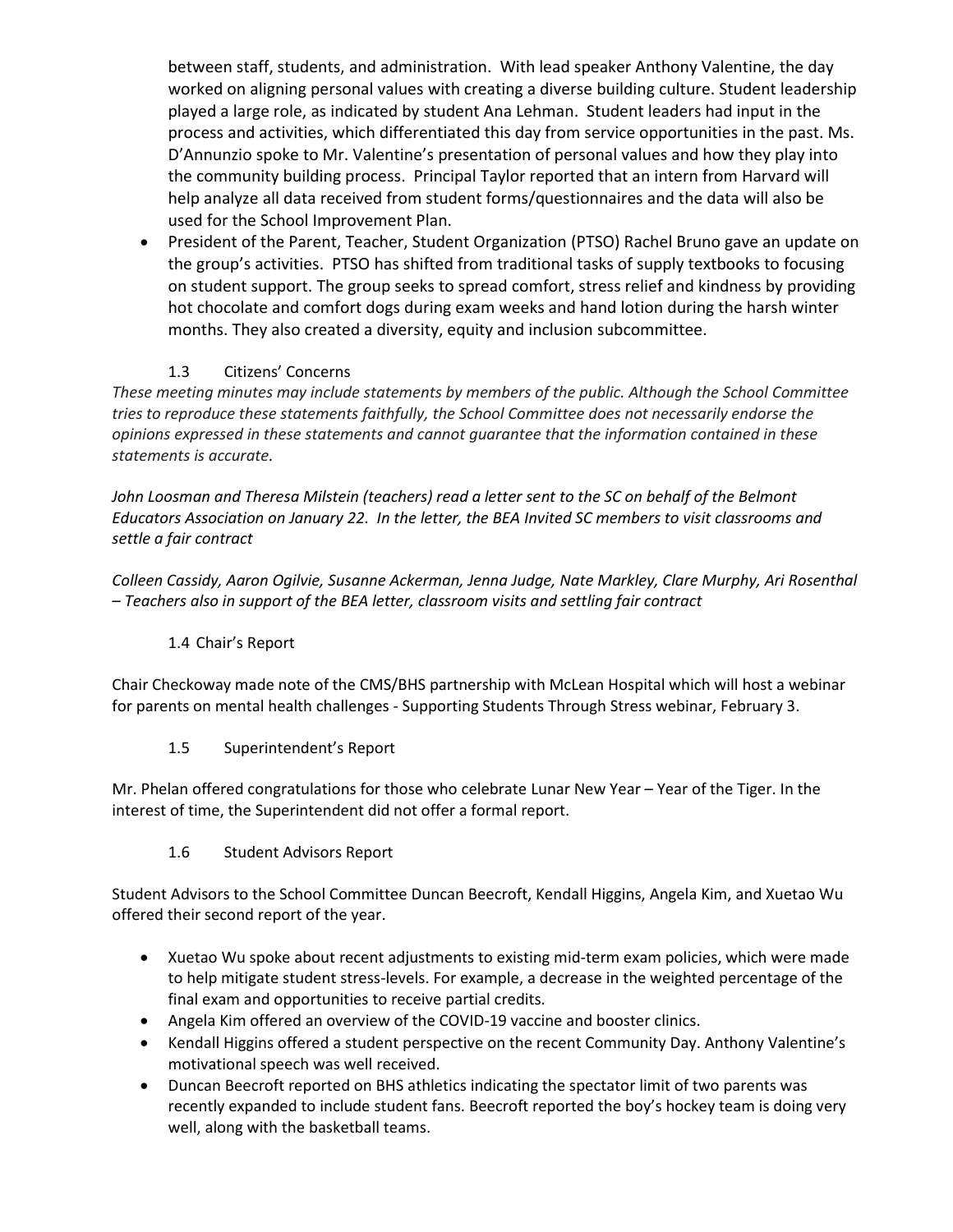#### **2. UNFINISHED BUSINESS**

#### **3. APPROVAL OF MINUTES**

- School Committee minutes of January 11, 2022
- School Committee joint with Select Board minutes of January 26, 2022

**On a motion offered by Amy Checkoway and seconded by Jamal Saeh, it was VOTED unanimously, on a roll call vote (6-0-0) to accept the School Committee minutes of January 11, 2022, with edits.**

**On a motion offered by Amy Checkoway and seconded by Mike Crowley, it was VOTED unanimously, on a roll call vote (6-0-0) to accept the School Committee joint with Select Board minutes of January 26, 2022.**

#### *4. MAJOR BUSINESS*

*Begin Joint Meeting with the Capital Budget Committee*

4.2 Capital Budget Discussion

Anne Marie Mahoney called the Capital Budget Committee to order at 7:35 pm Patricia Brusch, Susan Burgess-Cox, Jenny Fallon, Meg Moriarty (SC liaison), and Rebecca Vose

CBC Chair Mahoney reported on their January 13 meeting with Facilities Director David Blazon to review needed work and requested funds for various school building projects for FY23. CBC is coming to the School Committee for approval of prioritized projects and funding, specifically for a fire alarm system upgrade at Butler Elementary School (\$66K) and a fire alarm and PA system Winn Brook (\$75K)

Other projects were noted, such as Chenery MS roof proposal (FY23 \$100K) for repairs to last 2-3 years and a finance plan for full roof and compressor replacement. The Butler School is in need of masonry repairs, as well as roof and window repairs (\$235K). CBC suggested the SC and SD think about the Butler School use and future needs, as it will require a lot of attention. Butler is the last school to be updated.

School Committee members asked questions regarding prioritized building needs in light of the small amount of discretionary funds (\$1.5M) for all Town projects. Superintendent Phelan indicated the activities revolving account shared between Town and Schools (rental income) could support one of the alarm projects. The account is relatively low because COVID interrupted rental income the last two years. Member Crowley indicated he would not want to pull money out of school operating accounts for repairs and Member Bowen suggested use of MSBA grants and Green Communities programs and a possible review of the facilities revolving budget line by the Finance Subcommittee. The question was raised whether a vote is required to transfer money from the facilities revolving account.

# **On a motion offered by Mike Crowley and seconded by Meg Moriarty, it was voted unanimously (6-0-0) on a roll call vote, to allow the administration to charge up to \$66K in expenses for the replacement of the Butler Elementary School fire alarm system. (\$127K balance)**

Conversation then circled to ARPA funds and MSBA grants for projects. CBC member Brusch cautioned if considering MSBA, the group will need to look at their regulations that do not allow a district to go back to MSBA for same school twice. Member Mahoney will meet with Facilities Director Blazon to confirm the next steps in the fire alarm process.

The Capital Budget Committee adjourned at 8:16 pm

End Joint Meeting with the Capital Budget Committee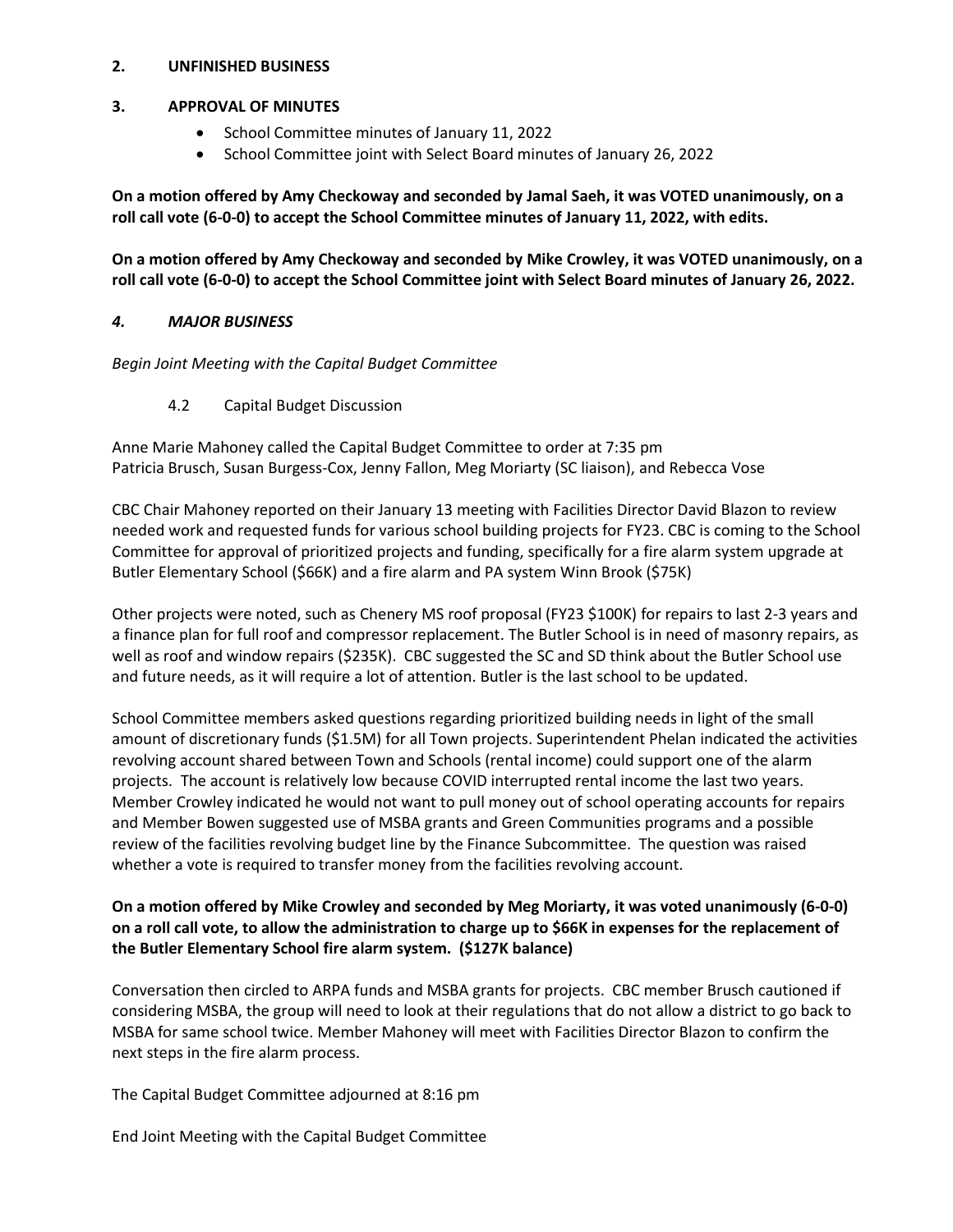4.3 Health Update – 10 Day Isolation Discussion

Superintendent Phelan provided a health update for the community. (SC Document: Health\_Updates\_SC\_2\_1\_2022) The district is participating in voluntary, weekly take-home antigen test kits for students and staff, and will continue with pooled testing parallel to this program. Tests kits will be distributed the week of February 7. The Health Department is reporting lower daily case counts, BPS attendance rates have gone up from the start of January, and vaccination rates are up, as well.

School Committee members made comments and asked questions.

Member Saeh inquired to the number of students that signed up for the take-home test kits (1009 students, 434 staff) and the recommended use of PCR v. Antigen tests. Member Crowley reiterated he was uncomfortable with the SC policy mandating unvaccinated positive students quarantine for 10 days, as it is an equity issue. He would like to revisit the quarantine policy. Members Moriarty and Bowen would like to wait a little longer to see where vaccination rates go before revisiting the policy. Bowen asked how student extracurricular participation was with the vaccine mandate. Superintendent Phelan reported on the recent vaccination events and nurse outreach to unvaccinated students to confirm choice or access issue.

The Superintendent will report back on the extracurricular vaccine mandate.

The School Committee will monitor COVID cases and vaccination rates. The SC will hold on the current policy and revisit if needed.

# 4.4 FY23 Budget Update

Superintendent Phelan reported out on the FY23 Budget. *(SC Document: FY23\_Budget\_Discussion\_4\_0\_2022\_Feb\_1\_SC)* with the goal of differentiating the general funds budget from federal funding. At this time, the FY23 General Fund Budget is \$68,930.22, which is 4.12% over FY22 figures. Superintendent Phelan reviewed budget working assumptions previously reported.

The FY23 budget includes anticipated student needs of 6.2 FTE for the following prioritized positions: Elementary - 2.0 SPED Behavior Specialist Middle School - 0.2 Music, 1.0 Math 1.0 ELA High School – 1.0 Campus Monitor, 1.0 Guidance;

Next, Superintendent Phelan gave a summary of FY22 Positions status for the FY23 budget: Fractional positions added during 2021-2022 (6.85 FTE student needs) – *included in the FY23 budget* FY22 positions hired through reallocation GF Budget (13.1 FTE) – *not included in FY23 budget* Positions funded through ESSER/ARPA - *not included in the FY23 budget*  New Positions anticipated need (6.0FTE) *– included in FY23 budget*

FY23 Rollover Budget (\$68,930,222) with anticipated new positions (\$507K) totals \$69,437,622, which is \$244.541 over the FTF2 suggestion for the FY23 budget. Superintendent Phelan suggested possible funding sources to offset the overage are Chapter 70 and FY22 Medicaid reimbursement.

Chair Checkoway took comments and questions from the School Committee members.

Member Crowley advocated for mental health positions. Member Saeh asked how the district is meeting the needs of students and would like teacher caseload numbers. Member Jones noted the FY23 budget would be largest FTE increase in over 10 years. Member Checkoway asked for a SPED organization chart. Member Bowen asked if the restored Athletic Director responsibilities will include wellness, extracurricular, and nutrition. Member Moriarty encouraged the group to not lose sight of the upcoming opening of the new 7-8 grade school and how it may impact staffing needs, which need to be planned for.